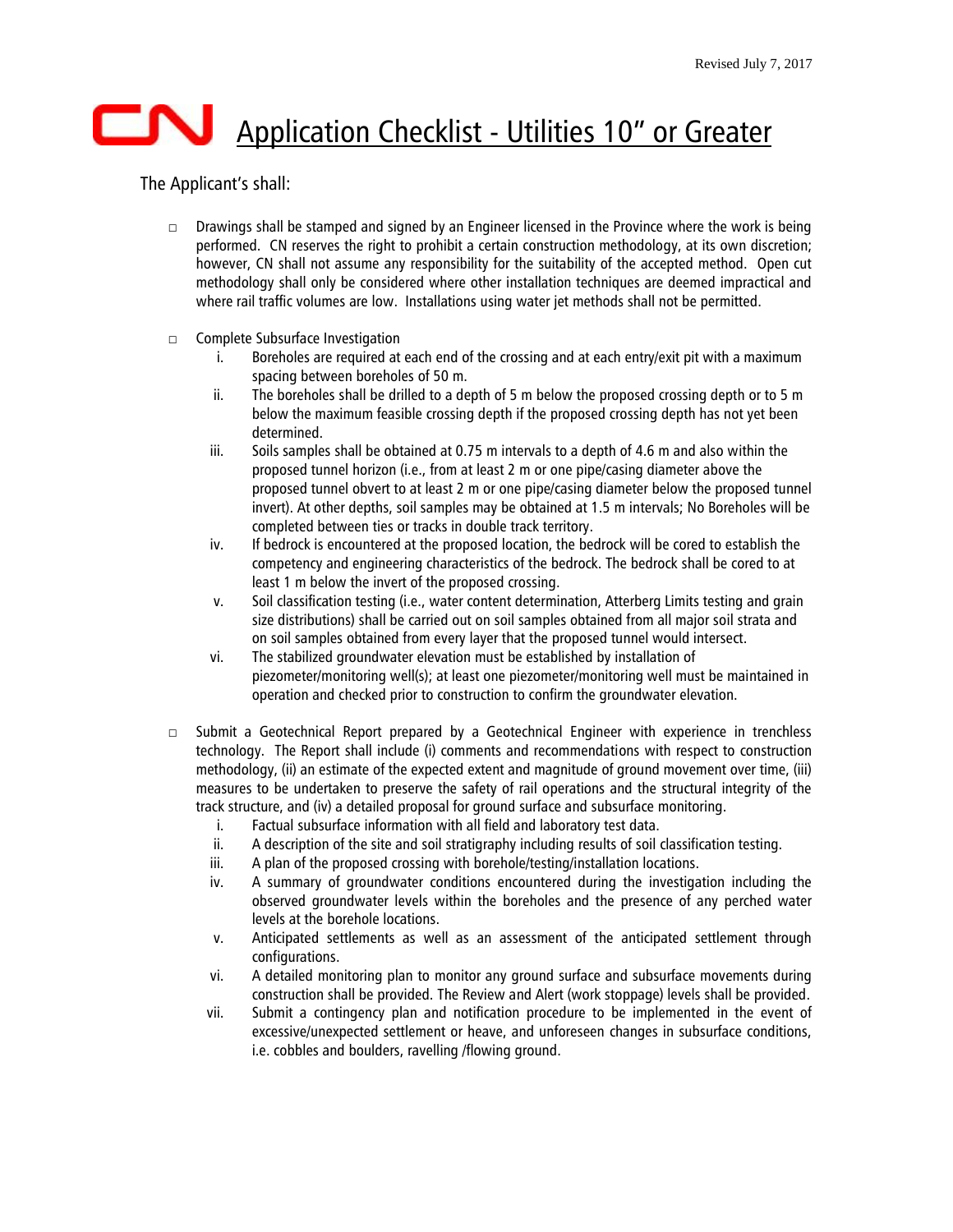- □ Submit a Detailed Work Plan
	- i. Details of the proposed methodology the installation operations, methods of maintaining and adjusting line and grade, drilled/bored diameter, drill hole stabilization procedures, temporary dewatering measures and any mitigation procedures if sinkholes/settlement above the pipe occurs or excessive movement of the settlement monitors is observed.
	- ii. The design of the crossing length, diameter and thickness of the casing, elevations of the crossing invert at both ends, excavation shoring details and methods of dealing with cobbles/boulders and obstructions.
	- iii. Provide additional details for specific installation methodologies as follows:
		- i. Jack and Bore: size and location of the auger head relative to the casing, estimated jacking thrust required, method of monitoring casing elevation, thrust block design calculations, record keeping system to document casing advance and jacking pressures, bulkheading, and grouting procedures.
	- iv. Pipe Ramming: length, diameter and thickness of the casing, details of the reinforcing ring used at the leading edge of the pipe
	- v. Hand Mining: method of temporary bulkheading
	- vi. Micro-tunnelling: type of machine
	- vii. HDD; slurry pressure and mitigation measures for frac out if applicable
	- viii. TBM: type of machine, methods of primary ground support, grouting between the casing, ribs and lagging (primary support) and the surrounding soil/rock
- □ Settlement Monitoring Scheme Requirements:
	- i. Summary of Proposed Settlement Monitoring
		- i. Geographical Location
		- ii. Number of Settlement Monitoring Probes
		- iii. Type of Probe & installation Method
		- iv. Expected Amount of Settlement (mm)
		- v. Frequency of Monitoring
		- vi. Duration of Monitoring
	- ii. Site Plan:
		- i. Site Plan
		- ii. Identify Probe Locations and Offset Distances to Nearest Rails
		- iii. Elevation of Top-of-Probes
	- iii. Probe Detail Drawing:
		- i. Show section through Railway Track Road Bed
		- ii. Existing Ground Line
		- iii. Depth of Bore
		- iv. Distance to Bottom-of-Probe to Top of Casing Pipe
	- iv. Submit a dewatering plan.
- □ Monitoring During Construction
	- i. Monitoring by a qualified geotechnical personnel and report to CN on a daily basis.
	- ii. Installation in accordance with the Contractor's detailed work plan.
	- iii. Over-excavation does not occur, and the liner / casing is installed tight to the excavation.
	- iv. Report theoretical vs. actual volumes of spoils removed on per meter and total bases.
	- v. The excavation is fully supported until the liner / pipe installation is complete.
	- vi. The bulkhead is installed at the end of every work shift or during any prolonged stoppage of work.
	- vii. Voids are fully grouted to refusal immediately after the completion of liner / pipe installation. Report theoretical vs. actual volumes of grout pumped.
- □ Reporting to CN during/post Construction
	- i. Progress of the contractor and pipe installation and what work was completed on that day,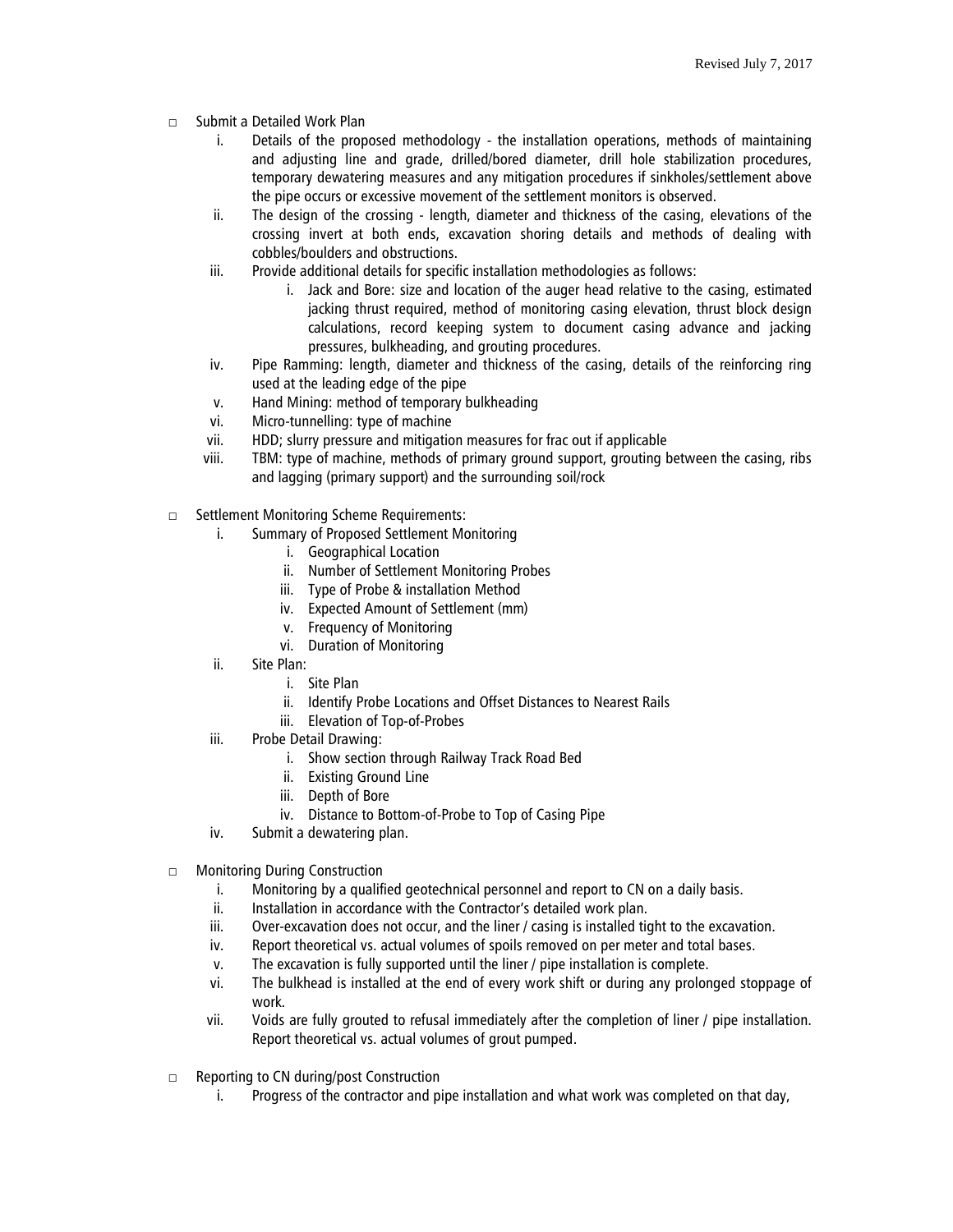- ii. A summary of the daily ground surface and subsurface movements showing a comparison to a baseline reading taken before the start of construction, settlements of greater than 10 mm shall be reported to CN immediately.
- iii. Any other geotechnical issues that may be of concern to CN.
- iv. Log of settlement survey results showing
	- i. Station
	- ii. Date and Elevation of Initial Readings
	- iii. Date and Elevation of Subsequent Readings
	- iv. Difference in Elevation
- v. Submit ground surface and subsurface monitoring reports to CN on a **daily basis**, showing a comparison to baseline readings taken prior to the commencement of construction. Settlement of 5mm is to be reported to CN immediately, and a settlement of 10 mm or greater the work is stopped until a resolution is achieved.
- □ Provide, in writing, the name and phone number of the Applicant's qualified site inspector who will be on the job site on a full time basis for the duration of construction.
- $\Box$  If there are fibre optic cables buried within the ROW, the Contractor shall submit details on the type of equipment to be used for pile driving, and estimate the vibrations that will be induced at ground level during operation.
- $\Box$  The Contractor may be required to monitor vibrations levels during pile driving operations, for which the Contractor shall submit a procedure and the type of monitoring equipment to be used.
	- i. Induced vibrations shall be limited to a maximum peak particle velocity (PPV) of less than 100mm/sec (measured in 3 mutually perpendicular directions taken at tie level / ground surface). And induced amplitude of movement shall be less than 0.2mm
	- ii. Vibrations undertaken within 50 metres of Bell Canada (360 Networks) fibre optic cables, induced vibrations shall be limited to a maximum of PPV of less than 50mm/sec
- $\Box$  The nearest point, at which excavation can be undertaken, is as follows: Starting ten (10) feet from the gauge side (inside) of the nearest rail, measured perpendicular to the rail, calculate a slope to the bottom of the proposed pipe at a 1.5:1 slope. If a 1.5:1 slope cannot be maintained or more restrictive conditions occur, approved shoring will be required.
- □ During construction, the Applicant shall maintain positive drainage of Railway property. After construction is completed, the Railway's right-of-way shall be restored to its original condition and to the satisfaction of the Railway. Any fencing removed to facilitate construction shall be restored.

## **\* No construction or access to CN ROW will commence until a Agreement has been entered into between CN and the Utility Owner \***